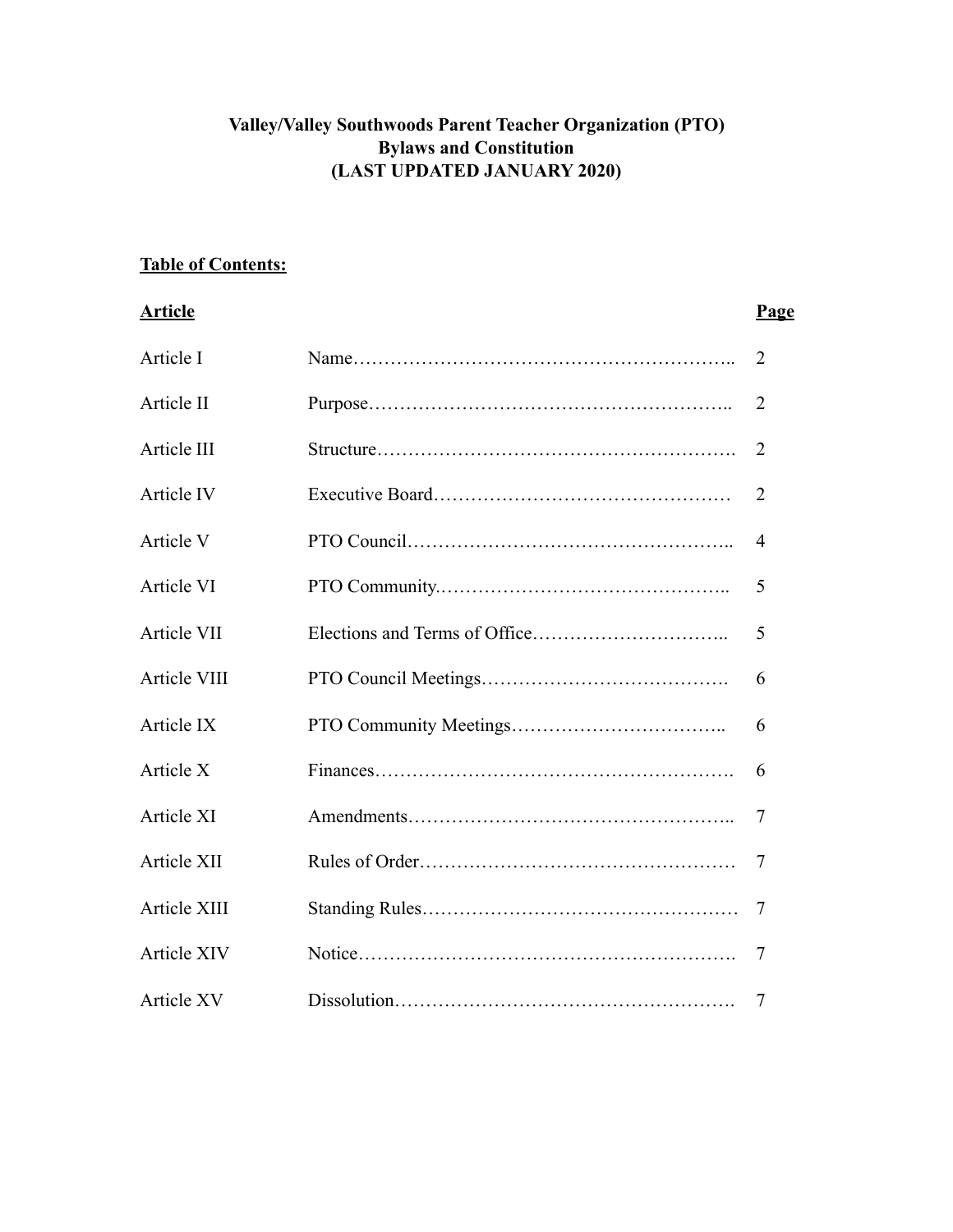# **Valley/Valley Southwoods Parent Teacher Organization (PTO) Bylaws and Constitution**

## ARTICLE I NAME

The name of this organization is the Valley/Valley Southwoods Parent Teacher Organization (PTO). It is a non-profit organization and is under the umbrella of the West Des Moines Community School Foundation, located in West Des Moines, Iowa.

### ARTICLE II PURPOSE

The purpose of this organization is:

- 1. To develop an interactive partnership between home, school, and the community.
- 2. To encourage communication and involvement among parents, teachers, administrators, and students.
- 3. To provide resources and support for student and teacher activities.
- 4. To help raise funds in support of these efforts.

## ARTICLE III STRUCTURE

The organization shall be structured to achieve maximum communication benefits for the school and the community and will consist of:

- 1. Executive Board
- 2. PTO Council
- 3. PTO Community

# ARTICLE IV EXECUTIVE BOARD

- 1. The Executive Board shall consist of four offices. They shall, if a quorum of 51% is convened, have the power to transact all business of the organization. The Executive Board shall meet subject to the call of the Co-Presidents or any two members of the Executive Board.
- 2. The offices of the Executive Board and their duties shall be: President or Co-Presidents (hereinafter "President")
	- a. Preside at all meetings of the organization and at the PTO Council meetings.
	- b. Perform all duties pertaining to the office in order that the objectives and purposes of the organization be fulfilled.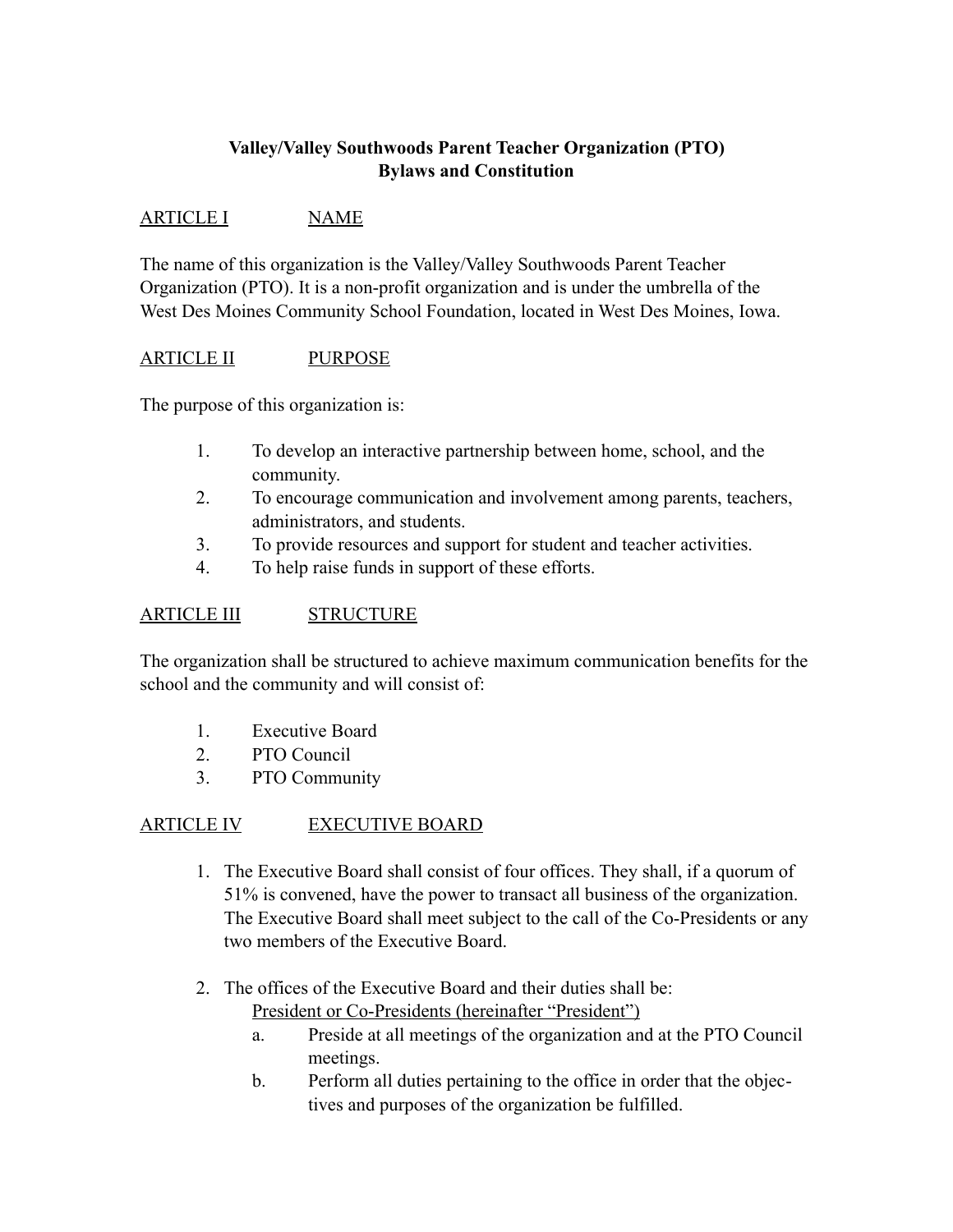- c. Determine a staff representative who shall typically be the principal of each school or their designee.
- d. Appoint all committee chairs.
- e. Work closely with the principals or a designee to ensure good family, school, and community communication.

Vice President or Co-Vice Presidents (hereinafter "Vice President")

- a. Serve as primary PTO liaison to the Valley Southwoods administration.
- b. Assume the duties of the President in the absence of, or at the request of, the President.
- c. Perform functions directed by the President.
- d. Assume the Presidency the following term.

### **Secretary**

- a. Record the minutes of all PTO Community, PTO Council, and Executive Board meetings and be responsible for maintaining the official records of the organization.
- b. Make the minutes available to the PTO Community or accessible to the PTO Community online.
- c. Notify the PTO Council and PTO Community of their respective meetings.
- d. Perform functions directed by the President or Executive Board.
- e. Request reports from standing committees. The Secretary shall provide all reports to the President and make them available at PTO Council meetings.

### Treasurer

- a. Receive and deposit all moneys for PTO.
- b. Disburse such sums as provided by the budget or as voted by the Executive Board or the PTO Council.
- c. Keep an accurate record of all receipts and expenditures.
- d. Present an updated financial statement since the previous meeting, including payments made from each line item of the budget and a copy of the latest bank statement with the account number blackened out, at PTO Council meetings.
- e. Make a detailed financial report at the conclusion of the term.
- f. Submit the books annually for an internal examination. The examination will take place annually in July. The examiner will be selected by the PTO Presidents but will not be a member of the Executive Board nor a committee chair.
- g. Perform all other functions as directed by the President.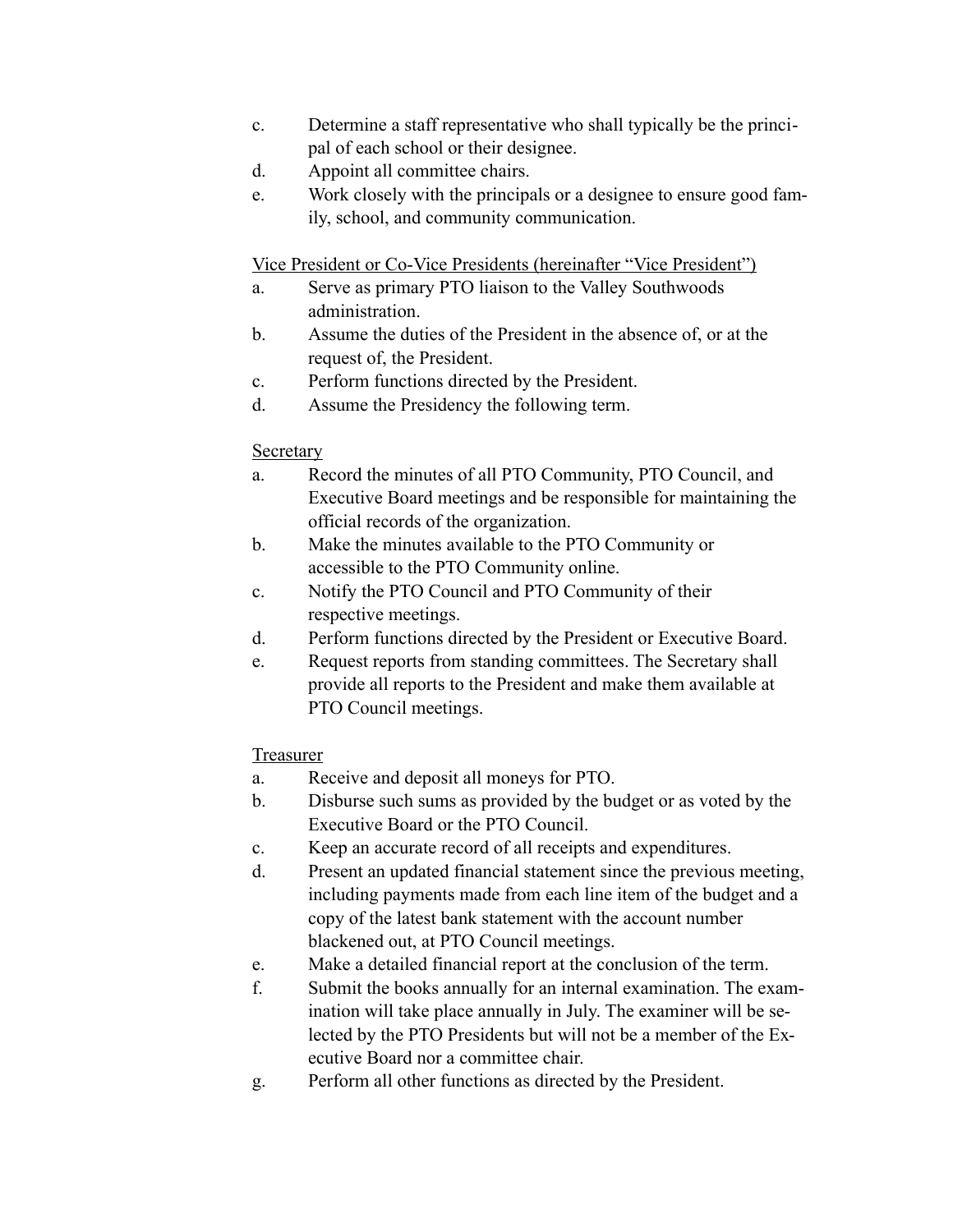- h. Make financial records available for review upon request by any Executive Board member.
- i. Provide financial reports as requested by the West Des Moines Community School Foundation.
- j. Ensure vouchers are properly filled out and process the vouchers.
- k. Prepare a budget for the school year. The budget will be presented at the first PTO Council meeting of the year.
- l. Follow the "Financial Management Policies" of the Valley/Valley Southwoods PTO.

Immediate Past President(s): Participate in Executive Board and PTO Council meetings as mentors and provide assistance and institutional memory as needed. Immediate Past President shall not be counted for quorum purposes and shall have no right to vote.

- 3. Quorum: An Executive Board quorum consists of 51% of Executive Board members.
- 4. Special Meetings: The President or any two Executive Board members may call a special Executive Board meeting upon three days notice to the Executive Board.

# ARTICLE V PTO COUNCIL

- 1. The PTO Council is made up of the Executive Board and all the committee chairs needed to carry out the duties of the organization. Standing committees on the PTO Council include:
	- a. Membership
	- b. Volunteer Coordinator
	- c. School Community Network
	- d. Tiger Launch Back to School Event
	- e. Hospitality
	- f. Fundraising
- 2. Additional Committees: The Executive Board may appoint additional committees as needed.
- 3. Special committees may be created by the co-chairs for a specific, limited purpose and will automatically cease to exist when that special purpose has been accomplished.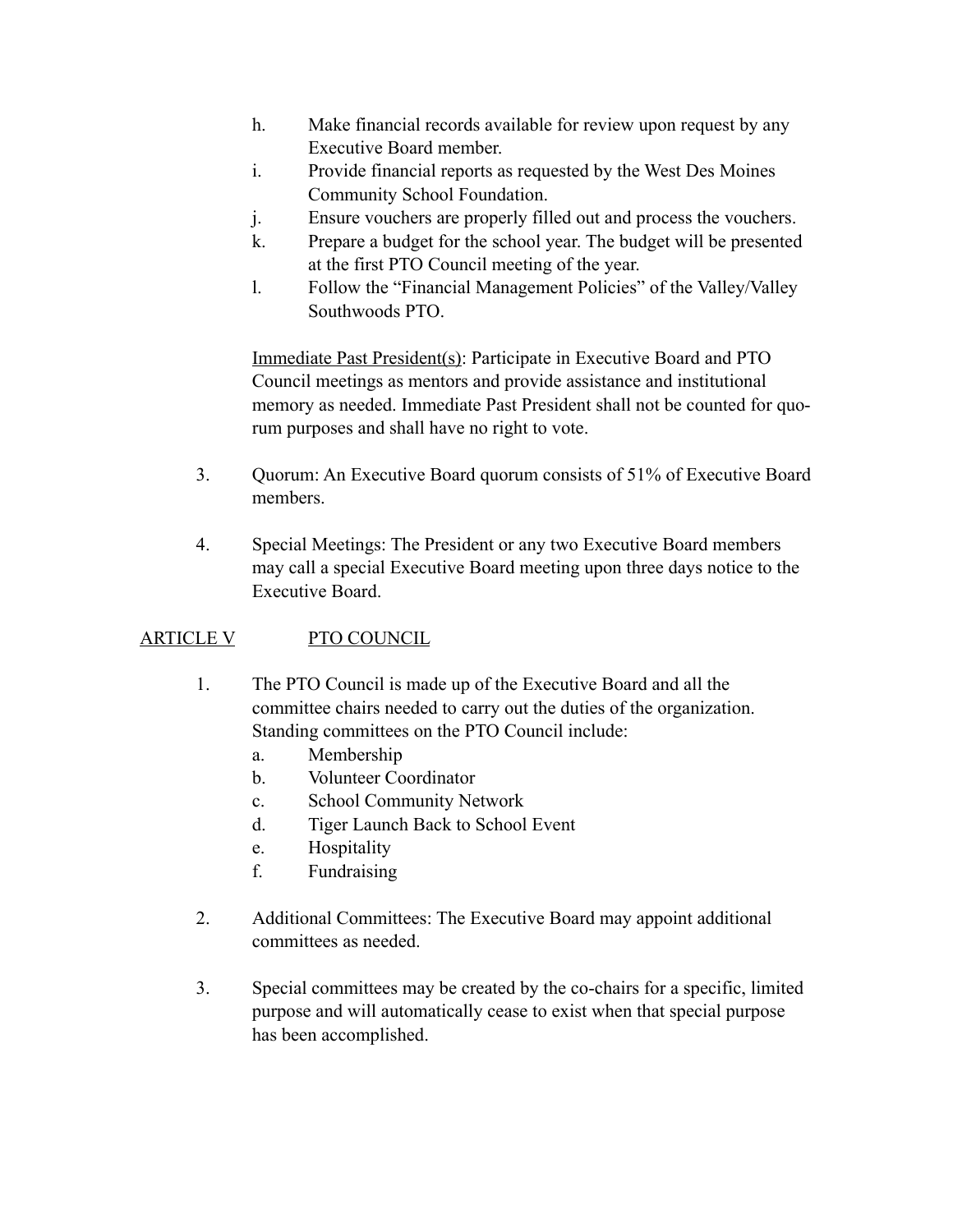### ARTICLE VI PTO COMMUNITY

The PTO Community consists of all parents, guardians, or other adults standing in loco parentis for a Valley High School or Valley Southwoods student. Teachers and administrators at Valley High School and Valley Southwoods may also be involved. While there are no membership dues, donations are critical to the organization's success.

## ARTICLE VII ELECTIONS AND TERMS OF OFFICE

- 1. Nominations: The Vice President(s) shall prepare a slate of Executive Board and PTO Council members to be presented to the Executive Board and PTO Council prior to the expiration of their term of office. The Vice President(s) shall make every effort to fill the Vice President positions with parents whose children will be Valley Southwoods students during their term of office. Further effort should be made to nominate one former Stilwell parent and one former Indian Hills parent. If there is more than one person interested in serving in an Executive Board position, a nominating procedure will be followed and voting will occur. Voting will take place at the last regularly scheduled PTO Council meeting of the year or at a special meeting called for that purpose. All PTO Council members present at that meeting will vote.
	- a. Nominations will be accepted from the floor on the day of the vote.
- 2. Terms of Office: The term of office shall begin July 1 and continue through June 30 of the following year. The term of office will be one year, but officers may volunteer to serve consecutive terms if they are agreeable to that and if voted on by the PTO Council.
- 3. Vacancies: If there is a vacancy in the office of President, the Vice President will become the President for the remainder of the term and will continue in this role the following term as scheduled. As soon as possible, the Executive Board will fill the vacancy left by the Vice President for the remainder of the term. The newly appointed Vice President will not become President the following term. A vacancy of one Co-President or one Co-Vice President may or may not be filled at the discretion of the Executive Board. If there is a vacancy in any other office, the Executive Board will fill the vacancy as soon as possible.
- 4. Removal from Office: An officer may be removed from office only for good cause by a vote of two-thirds of those present at a regularly scheduled PTO Council meeting or at a special meeting called for that purpose.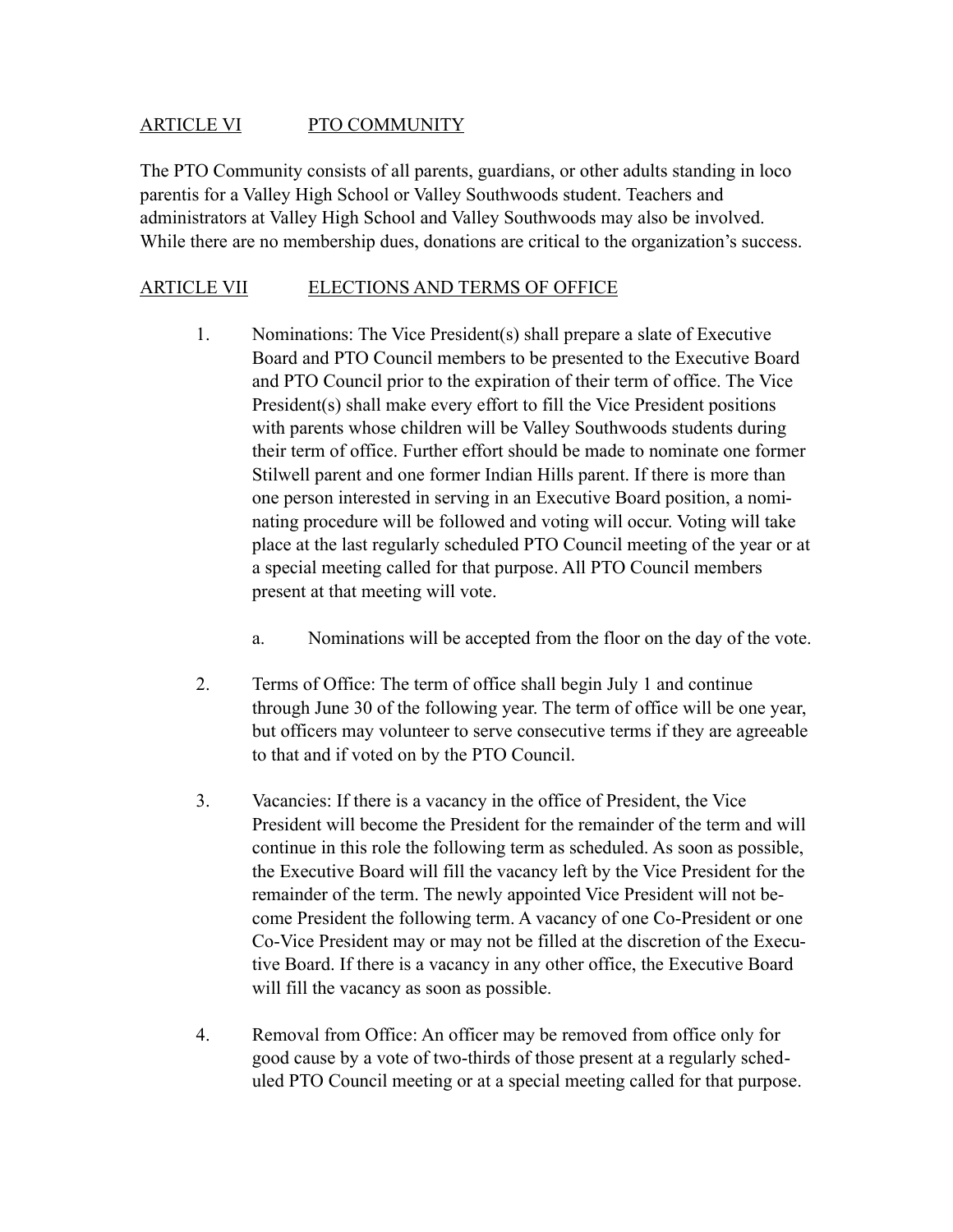### ARTICLE VIII PTO COUNCIL MEETINGS

- 1. The PTO Council meetings shall be held at least three (3) times per year. They shall meet before each PTO Community meeting, and at such other times as determined by the President, and have the power to transact all business of the organization. All members of the PTO Council shall be notified of meetings with a minimum of seven (7) days notice.
- 2. Quorum: The quorum shall be four (4) members of the PTO Council.

### ARTICLE IX PTO COMMUNITY MEETINGS

- 1. PTO Community meetings shall be held at least three (3) times per year based on a schedule to be set, in cooperation with the principals, by April 30 of the previous school year. Notice of each meeting shall be given to the PTO Community at least five (5) days prior to each meeting. Special meetings may be called by the Executive Board by giving 48 hours notice and stating the reason for the meeting.
- 2. Because of varying attendance and because all business is conducted by the Executive Board and the PTO Council, there will be no standard for a quorum.

### ARTICLE X FINANCES

- 1. Donations to the PTO shall be solicited yearly and used for administrative expenses of the organization or to otherwise support the purpose of the organization.
- 2. A budget shall be formulated by the first PTO Council meeting of the school year and may be amended by the second PTO Council meeting after all dues have been collected. Committee chairs will receive a budget from the Executive Board and must use reasonable discretion in spending within their budget. Committee chairs may not spend beyond their budget without obtaining prior approval from the Co-Presidents or Treasurer.
- 3. The fiscal year of the Valley/Valley Southwoods PTO shall run from July 1 to June 30.
- 4. The Executive Board may authorize expenditures of \$500 or less that are not budgeted if action must be taken prior to the next regularly scheduled PTO Council meeting.